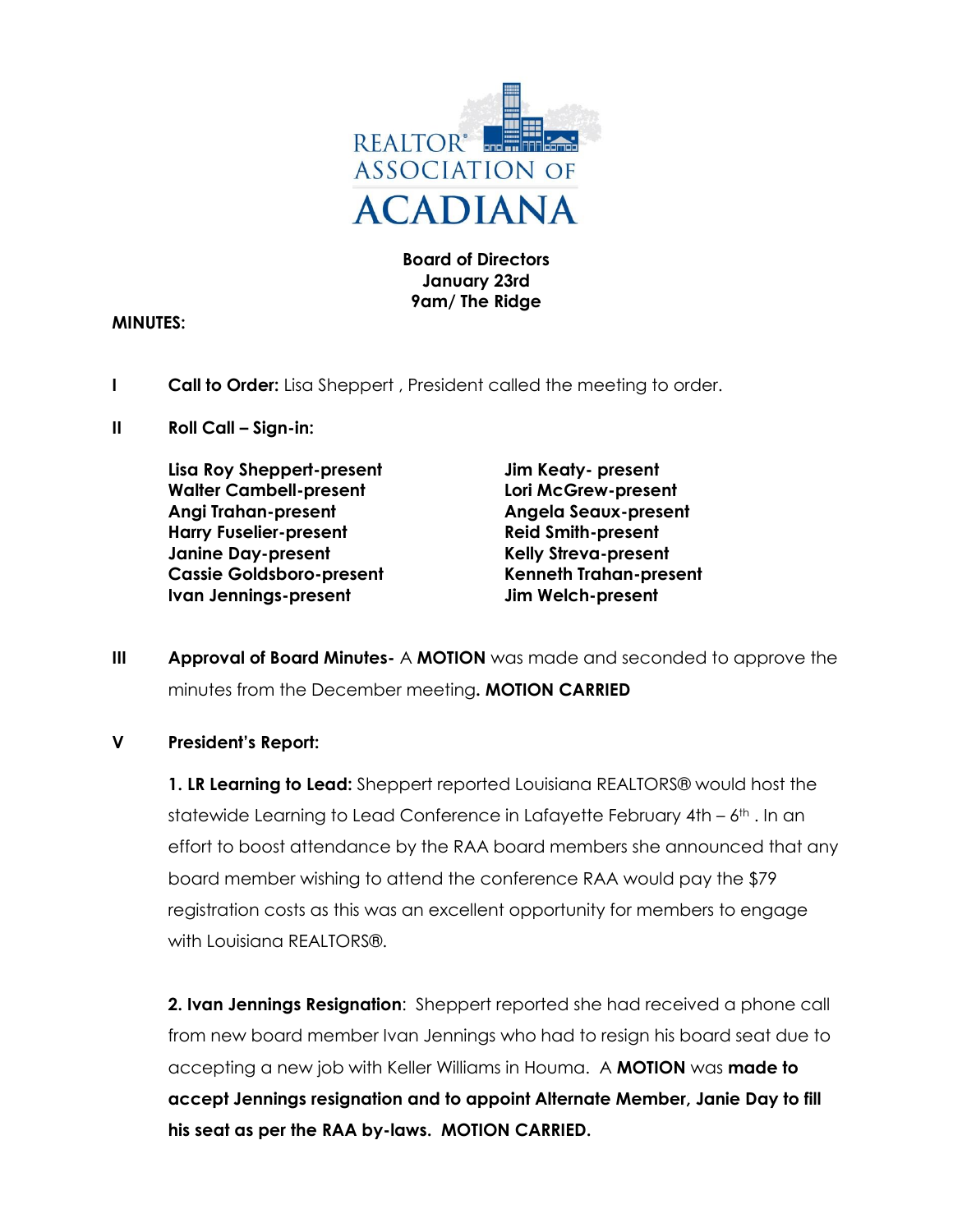**3. 2018 Dues Renewals:** Sheppert reported on the 2018 dues renewal numbers for REALTOR® members and Affiliate Members.

**4. RAA Leadership Academy:** Sheppert presented the Executive Committee's recommendation for the 2018 RAA Leadership Class.

**A MOTION was made and seconded to approve: Suzanne D'Ambrosio, Kirk Schnexaider, Rachel Hebert, Shannon Higginbotham, Jennifer Forestier and Dawn Deere as members of the 2018 Class. MOTION CARRIED**

**5. Budget & Finance Committee:** Sheppert presented recommended members to appoint to the Budget and Finance Committee.

Troy Albarado for a 3-year term Ken Simeral for a 3-year term Lucius Hornsby for a 3-year term Jeremy Clostio for a 1-year term

# **A MOTION was made and seconded to approve the recommend names as presented. MOTION CARRIED**

**6. Louisiana REALTORS® Data Consolidation Survey:** Sheppert reviewed with board members survey questionnaire received by RAA from T3 group. After reviewing and discussing the questions contained within the survey the board made **a MOTION which was seconded to table the completion of the survey indefinitely. MOTION CARRIED.** 

## **VI Committee Reports:**

a. MLS: Jim Keaty MLS Chair reviewed the minutes from the January MLS Committee.

**A MOTION** was made and seconded to approve the minutes from the January Meeting**. MOTION CARRIED**

## **X Upcoming Events:**

**1. Louisiana REALTOR® Learning to Lead Conference:** February 4-6<sup>th</sup> at the Double Tree by Hilton in Lafayette.